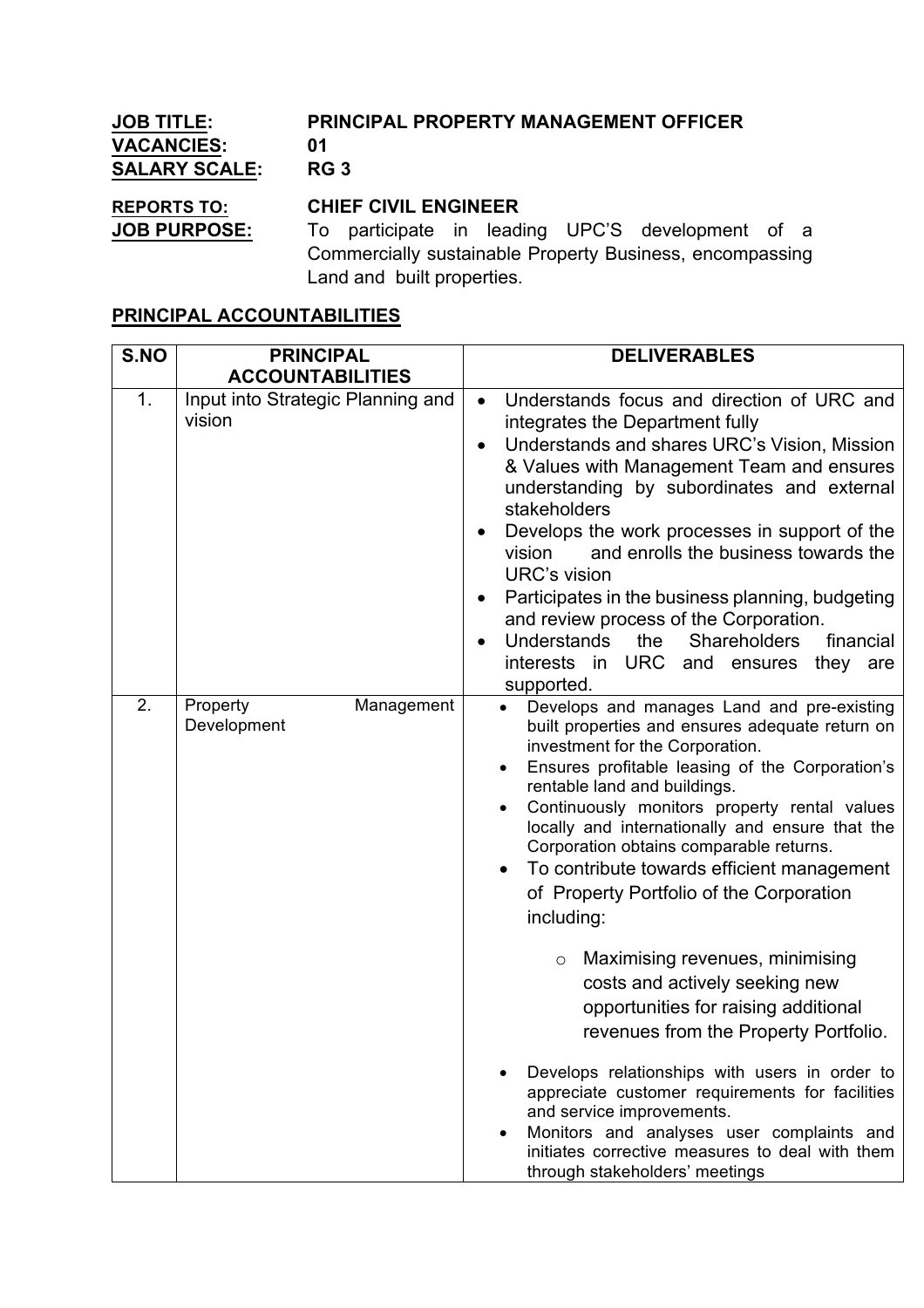| S.NO             | <b>PRINCIPAL</b><br><b>ACCOUNTABILITIES</b>  | <b>DELIVERABLES</b>                                                                                                                                                                                                                                                                                                                                                                                                                              |
|------------------|----------------------------------------------|--------------------------------------------------------------------------------------------------------------------------------------------------------------------------------------------------------------------------------------------------------------------------------------------------------------------------------------------------------------------------------------------------------------------------------------------------|
|                  |                                              | To effectively manage all risks arising from<br>the Corporation's existing Property Portfolio<br>by providing timely advice and taking action<br>where appropriate.<br>To participate in supervising the                                                                                                                                                                                                                                         |
|                  |                                              | Corporation's statutory responsibilities<br>relating to property.                                                                                                                                                                                                                                                                                                                                                                                |
|                  |                                              | To contribute towards proper and efficient<br>management of issues and contracts<br>relating to property and historic liabilities,<br>including valuations, covenants, external<br>consultants, litigation etc.                                                                                                                                                                                                                                  |
| $\overline{3}$   | Supports<br>Customer<br>Surveys<br>Regularly | Supports customer survey and timely implements<br>the recommendations to ensure<br>efficiency in<br>delivery of services to customers                                                                                                                                                                                                                                                                                                            |
| $\overline{4}$ . | <b>Financial Management</b>                  | Monitors actual costs against expenditure on an<br>$\bullet$<br>ongoing basis and ensures strict adherence to the<br>approved budgetary limits.<br>Ensures budgetary controls so that the planned<br>costs are not exceeded and the department adheres<br>to value-for-money principles.<br>Manages the assets assigned to the department so<br>$\bullet$<br>that they are in a good state of maintenance and<br>repair for revenue maximization |
| 5                | Human Resources Management                   | Attracts, retains, develops, mentors and motivates<br>$\bullet$<br>high caliber staff in the department<br>Implements Performance Management and ensures<br>$\bullet$<br>productivity<br>through<br>effective<br>high<br>οf<br>use<br>Performance Management tools.                                                                                                                                                                              |

## **QUALIFICATIONS/REQUIREMENTS:**

- 1. A honours bachelors' degree in marketing or Commerce or Economics or Business Administration or Property Development and Management from recognized University
- 2. A Master's Degree or Post graduate diploma in Marketing, Commerce, Economics, or Business Administration or Property Development and Management / Building Economics from an approved, recognized and reputable university is an added advantage.
- 3. At least 8 years in a vibrant Marketing and Commercial OR Property Management department of a large enterprise, 5 of which should be at Senior Officer level.
- 4. Must possess outstanding negotiating skills